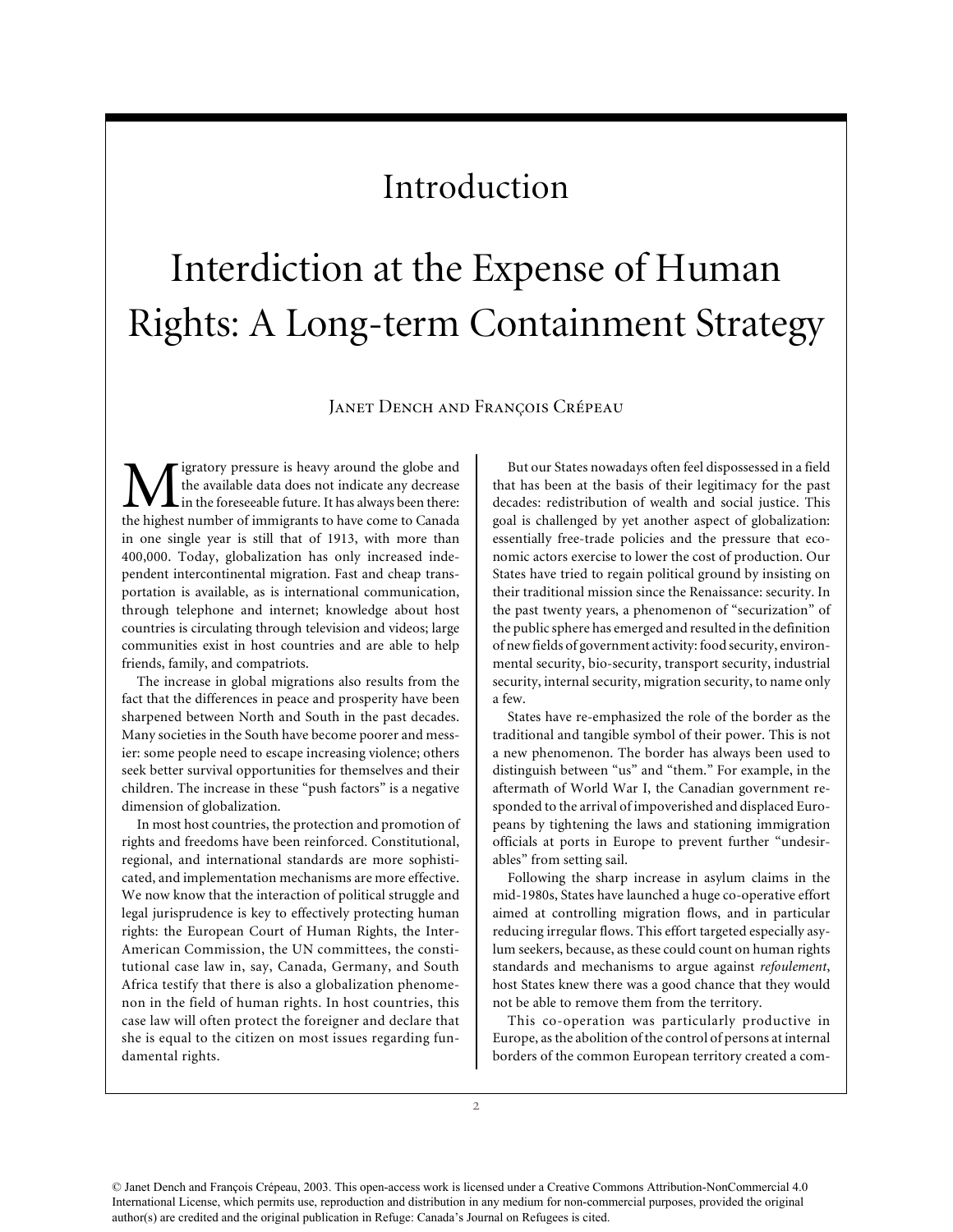plete restructuring of all government agencies that used to work at the border (police, customs, health, transport, immigration, etc.). The Schengen process emerged from this and, following the Amsterdam and Nice treaties, the European Commission is now in a position to take the lead on immigration and asylum issues.

The arsenal of measures devised by Northern States to prevent irregular migrants from setting foot on their territories is impressive. Their precise articulation is often confidential as the whole field pertains to national security. The intergovernmental framework in which this co-operation operates ensures that it is sealed from democratic scrutiny.

This co-operation includes the following measures: imposition of visas for all refugee-producing countries, carrier sanctions, "short stop operations," training of airport or border police personnel, lists of "safe third countries," lists of "safe countries of origin," readmission agreements with neighbouring countries forming a "buffer zone," regional migration agreements, economic co-operation agreements, common databases on individual files, immigration intelligence sharing, police co-operation and interventions, criminalization of migrant smuggling, reinforced border controls, systematic detention, armed interventions on the high seas, military intervention, etc.

All these measures are aimed at preventing, directly (by a physical barrier) or indirectly (through deterrence), irregular migrants from arriving at the border, by stopping them somewhere on the way. In doing so, potential host States believe they can (and, until now, have successfully been able to) avoid triggering the control mechanisms that we have established to protect our rights and freedoms: parliamentary debates, court challenges, media scrutiny, international shaming, etc. Very often, the actual stopping of the migrant will be carried out by a third party: an employee of a private company, a foreign civil servant, etc. Very often, it will be carried out in a country where migrants' rights issues do not call for intense scrutiny.

In the public discourse, our governments do little to give the asylum seeker or the refugee a good image. On the contrary, they emphasize the negative aspects of irregular migration and play into the racism that makes many in Northern societies eager for an excuse for shutting the door on newcomers of colour. In effect, governments have succeeded in changing public opinion towards the refugee. Irregular migrations are now considered part of international organized crime and asylum seekers are not really distinguished. The events of 11 September 2001 have provided the opportunity for besmirching their reputation even further. The refugee was a very sympathetic character in the years that followed the Indochinese exodus. She is now regarded with suspicion. Is she bogus? Is she a criminal

or a terrorist? If we can't know for sure, we now think that we are better to protect ourselves at the expense of the refugee. The benefit of the doubt has suddenly become a dangerous concept.

Let's give one example of the "grey zone" in which States have been operating recently. Migrant smuggling has saved many lives throughout history. Thanks to smugglers, countless people escaped Nazi Germany, Franco's Spain, Vichy France, Central Europe during the Cold War, Vietnam in the 1970s, Guatemala in the 1980s, and many other abusive regimes. The repression of migrant smuggling as it is intended to function today would not have allowed them to find protection elsewhere. In Canada, in a most recent legislative change, the smuggling of ten persons or more, without harm to persons or property, can now carry a penalty of life imprisonment: it is more than rape at gunpoint (fourteen years maximum), it is the equivalent of a crime against humanity such as genocide. Such an absurd disproportion in the scale of penalties shows how deep the fear of the much fantasized barbaric invasion is embedded in our collective mind, despite the fact that, individually, we are ready to recognize that, if we were in the shoes of many refugees, we too would use migrant smuggling to escape and protect our children from violence. This state of affairs comes partly from the fact that governments have wilfully blurred the distinction between migrant smuggling and trafficking in persons, but also results from the fact that most of the fight against migrant smuggling takes place abroad, far from the centres of interest of the majority of the population.

Legally or not, migrations will increase, because inequities are not being reduced on our planet. How much violence will we allow our States to exercise against asylum seekers in order to protect the part of collective wealth that we have appropriated for ourselves and thanks to which we have forged such instruments as democracy, human rights, and the Rule of Law? Without advocating in favour of the suppression of borders and the abolition of territorial sovereignty, can we imagine ways to regulate migration flows – perhaps through meaningful development policies – that go beyond blind repression and recognize individual human dignity? How can we combine answering migration needs and protecting human rights?

Refugees, by definition, are orphans in a system based on the States' responsibility to protect the rights of those on their territory: their own State is unable or unwilling to take up that responsibility. They need to seek the protection of another State, but while in transit seeking that protection, they fall into a gaping crack in the human rights system. States have creatively (abusively) exploited this crack through their interception measures, as we see in the fol-

<sup>©</sup> Janet Dench and François Crépeau, 2003. This open-access work is licensed under a Creative Commons Attribution-NonCommercial 4.0 International License, which permits use, reproduction and distribution in any medium for non-commercial purposes, provided the original author(s) are credited and the original publication in Refuge: Canada's Journal on Refugees is cited.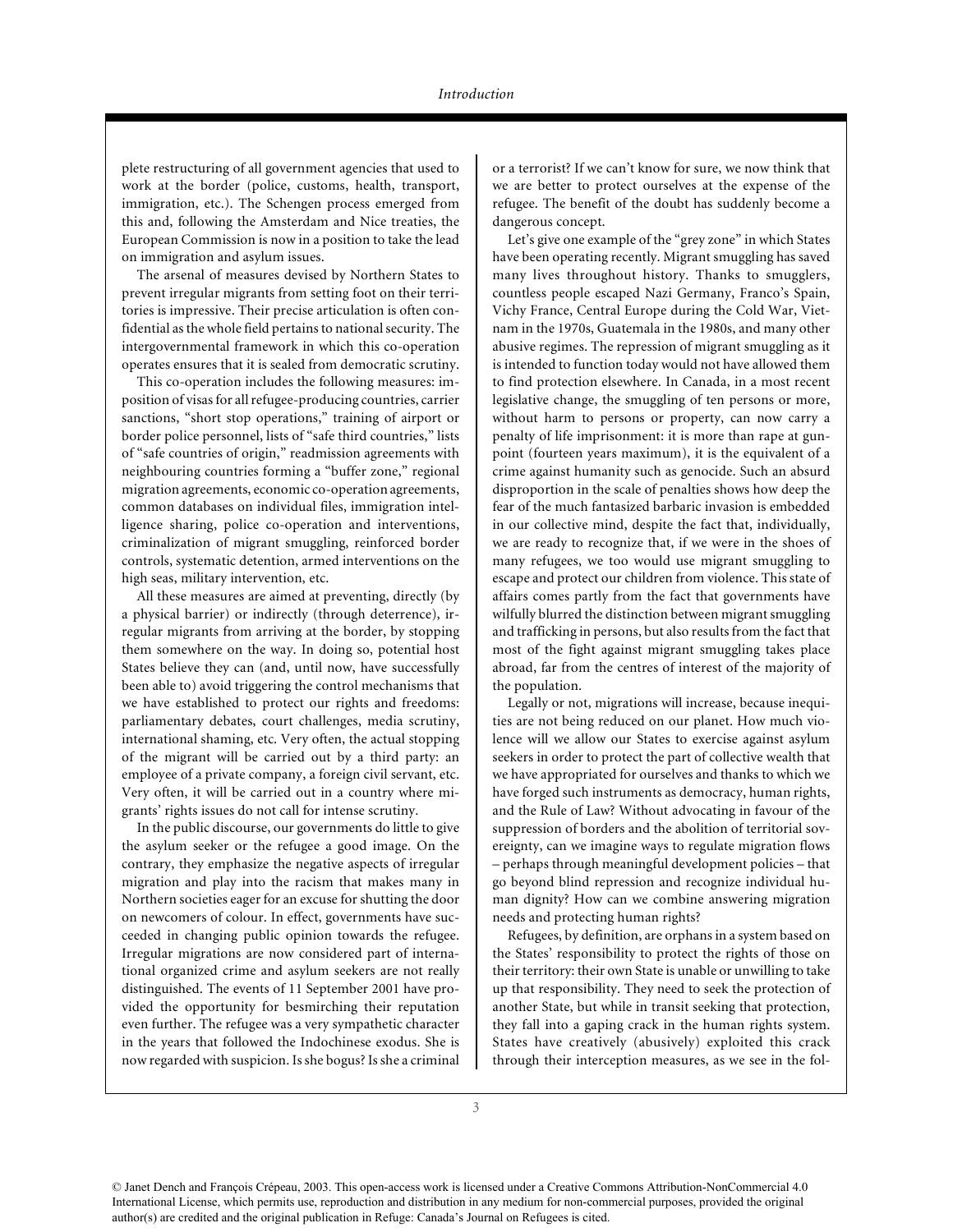lowing papers, which go a long way towards explaining how badly our societies are coping with irregular migration flows. The challenge is immense and the principle of human rights for all everywhere seems to be the only conceptual framework that would make sense in order to "guard the guardian."

Andrew Brouwer and Judith Kumin give us a very clear picture of how interdiction mechanisms are deployed, starting with four case studies to which we might feel drawn back constantly in order to test our assumptions. They note how international law standards and principles (extraterritoriality, maritime law, responsibility, non-discrimination, *non-refoulement*, right to seek asylum, mobility rights, rights of the child and of the family, etc.) could be used to limit blind State repression of irregular migration flows. They then analyze the most recent UNHCR Executive Committee Conclusion no. 97 (LIV) 2003 on Protection Safeguards in Interception Measures and suggest how the future UNHCR guidelines on interception could expand on the *acquis* of the conclusion.

Areti Sianni exposes the complex web of measures and institutions that are being developed at the level of the European Union and notes the imbalance between deterrence and protection, the former prevailing largely over the latter. She indicates that there is some interest in creating a common set of "protected entry procedures," but deplores that the EU directive on carrier sanctions included only the "weakest of safeguards," although some airline companies have tried to fight back in courts. The externalization of immigration controls through the EU network of Member States' immigration liaison officers is also challenged in at least one national court. The international co-operation on migration issues is very active, either with many countries that form part of the buffer zone around Europe (including Albania, Morocco, Turkey, Ukraine, Yugoslavia), or countries of origin (including China, Russia, Iran), or even with regional institutions (such as Mercosur or the Andean Community).

As could be expected, considering the notoriety of the *Tampa* incident and of its consequences, several articles are dedicated, at least in part, to Australian immigration policies. Richard Wazana (to be published, for reasons of space, in the next issue of *Refuge*) offers an analysis that situates the treatment of refugees in contemporary Australia in direct line with the former "White Australia policy." He draws upon Lévi-Strauss's distinction between the *bricoleur* and the engineer to place the asylum seeker in the first category, alongside the Aboriginals and the Asian migrants of yesterday. He develops the four tropes that are "operating in Australia's media, political parties and popular culture, around refugees, border protection, generosity and Australian culture": the belief that White and Anglo-Saxon Australian culture is under a constant and growing threat; the belief that Australia, as a nation under attack, has the right to control its borders; the belief that those seeking asylum in Australia are not refugees but are people seeking a better life, and that even if they are refugees, they are queue jumpers; the belief that Australia is generous as a recipient of refugees, thus justifying its actions of deterring the smuggling of refugees.

Jessica Howard gives us a very precise account of the *Tampa* incident and the policy implications of the "Pacific Solution." In line with the "whole of government approach," the sequence of the boarding and return of a "Suspected Illegal Entry Vessel" (SIEV) is detailed. The role of the Australian military and police and of IOM, chosen as lead agency over UNHCR, in the regional co-operation model with Indonesia are underlined. The Australian policy of "disruption" of people smuggling in Indonesia is analyzed and Howard delineates its consequences, including, possibly, the drowning of 353 asylum seekers (mostly women and children) with the sinking of the SIEV X (for which Australia has refused to acknowledge any responsibility). In conclusion, it is hoped that Australian policies will not prove too attractive a model for Europe or North America and that one will not witness the emergence of an "Atlantic Solution" or a "European Solution."

Jessica C. Morris compares the policies of the two countries that have successfully practiced interdiction policies on the high seas on a large scale: Australia and the U.S. She notes that interdiction is in stark contrast to the "deterritorialization" that the universal human rights doctrine had operated and emphasizes the "the lacuna between the physical spaces in which states exercise jurisdictional control and the spaces in which they will assume juridical responsibility." She underlines that "implicit to this 'teleology of restriction' is the assumption that many asylum seekers' claims are not well founded" and that, in line with a "self-diagnosed territorial vulnerability," "the goal of reasserting sovereignty clearly supersedes international responsibilities in this regard." This renewed emphasis placed on the distinction between the inside and the outside is only limited by internal factors, and especially constitutional provisions protecting human rights: the lack of a Bill of Rights in Australia and the role of executive orders in the U.S. have allowed these countries to shield their policies from judicial scrutiny. She warns against any underestimation of the forces behind restrictionist immigration controls (the doctrine of plenary power at the borders is not yet a "constitutional fossil") and asserts that the dominant interpretation by receiving States of their obligation to refugees is the "*'ex gratia*' approach, implying whatever

<sup>©</sup> Janet Dench and François Crépeau, 2003. This open-access work is licensed under a Creative Commons Attribution-NonCommercial 4.0 International License, which permits use, reproduction and distribution in any medium for non-commercial purposes, provided the original author(s) are credited and the original publication in Refuge: Canada's Journal on Refugees is cited.